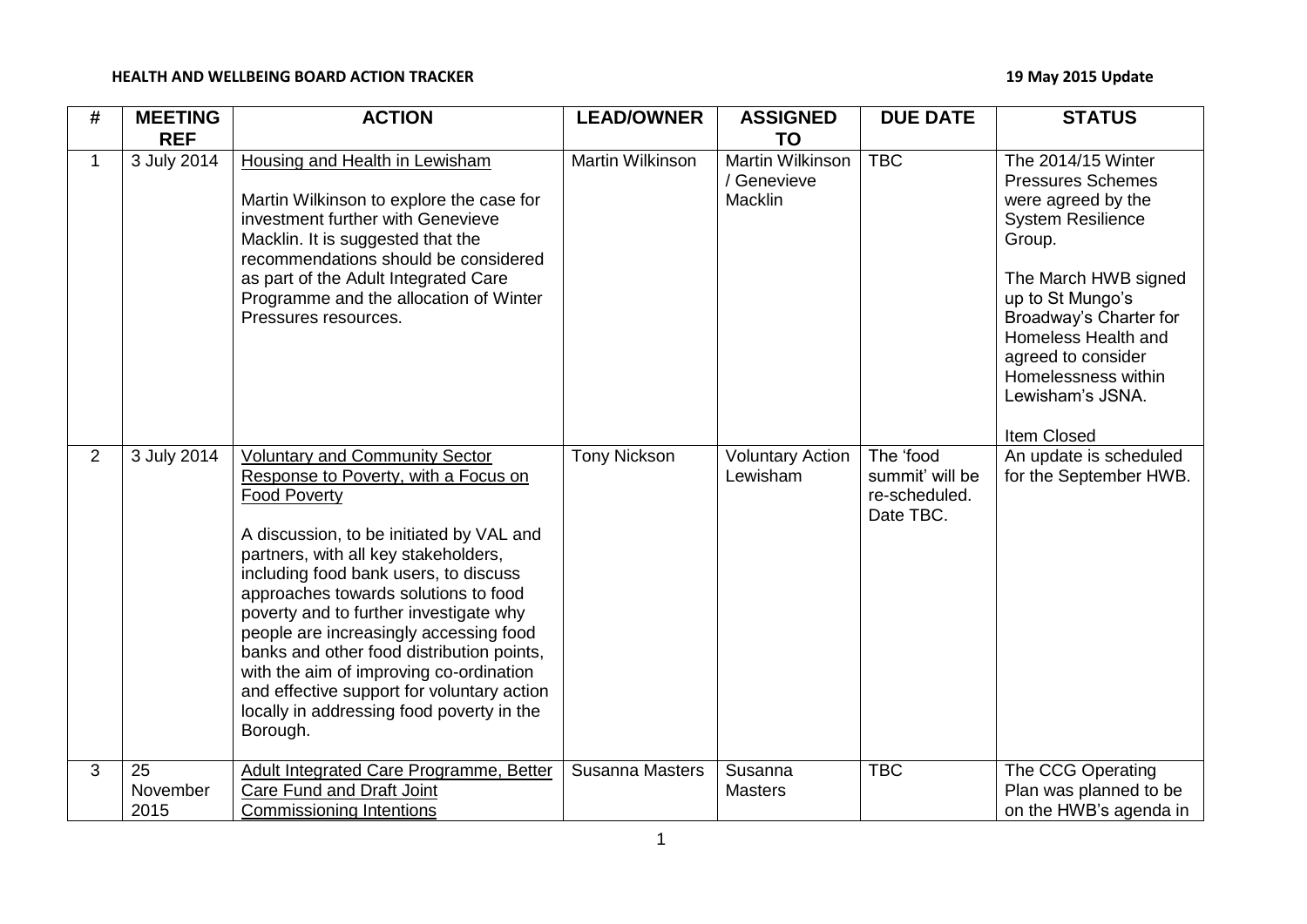|                |                        | The Board will consider the implications<br>of national guidance on the development<br>of the CCG Operating Plan in early 2015.                                                                                                                                                                       |                  |                  |                  | May. However due to<br>late notification of<br>changes in the national<br>requirements, the CCG's<br>Operating Plan for<br>2015/16 has not been<br>completed. This item<br>has been deferred to the<br>Health and Wellbeing<br>Board meeting in July<br>2015. |
|----------------|------------------------|-------------------------------------------------------------------------------------------------------------------------------------------------------------------------------------------------------------------------------------------------------------------------------------------------------|------------------|------------------|------------------|---------------------------------------------------------------------------------------------------------------------------------------------------------------------------------------------------------------------------------------------------------------|
| 4              | 25<br>November<br>2014 | Health and Wellbeing Board Strategy<br>Progress update: HWB Strategy<br>Performance Dashboard<br>A more refined monitoring schedule will<br>be produced to explain the overall<br>direction of travel.                                                                                                | Danny Ruta       | Patricia Duffy   | 19 May 2015      | A Performance<br>Dashboard Update has<br>been scheduled for the<br>July Health and<br><b>Wellbeing Board</b><br>meeting.                                                                                                                                      |
| 5              | 25<br>November<br>2014 | <b>Lambeth Southwark and Lewisham</b><br><b>Sexual Health Strategy</b><br>In order to provide a broader context,<br>figures for Birmingham and Manchester<br>comparable to the ones provided in<br>sections 1.5 and 1.6 of the submitted<br>report to be provided in the next report to<br>the Board. | <b>Ruth Hutt</b> | <b>Ruth Hutt</b> | November<br>2015 | The next Sexual Health<br>Strategy report has been<br>scheduled for November<br>2015 in the HWB work<br>programme.                                                                                                                                            |
| 6              | 20 January<br>2015     | <b>Primary Care Development Strategy</b><br>The Chair, on behalf of the Board, to<br>write to GPs in support of the proposed<br>model for Primary Care.                                                                                                                                               | The Chair        | <b>TBC</b>       | <b>TBC</b>       | Awaiting update.                                                                                                                                                                                                                                              |
| $\overline{7}$ | 20 January<br>2015     | <b>Primary Care Development Strategy</b>                                                                                                                                                                                                                                                              | <b>TBC</b>       | <b>TBC</b>       | <b>TBC</b>       | To be included in the<br>Work Programme.                                                                                                                                                                                                                      |